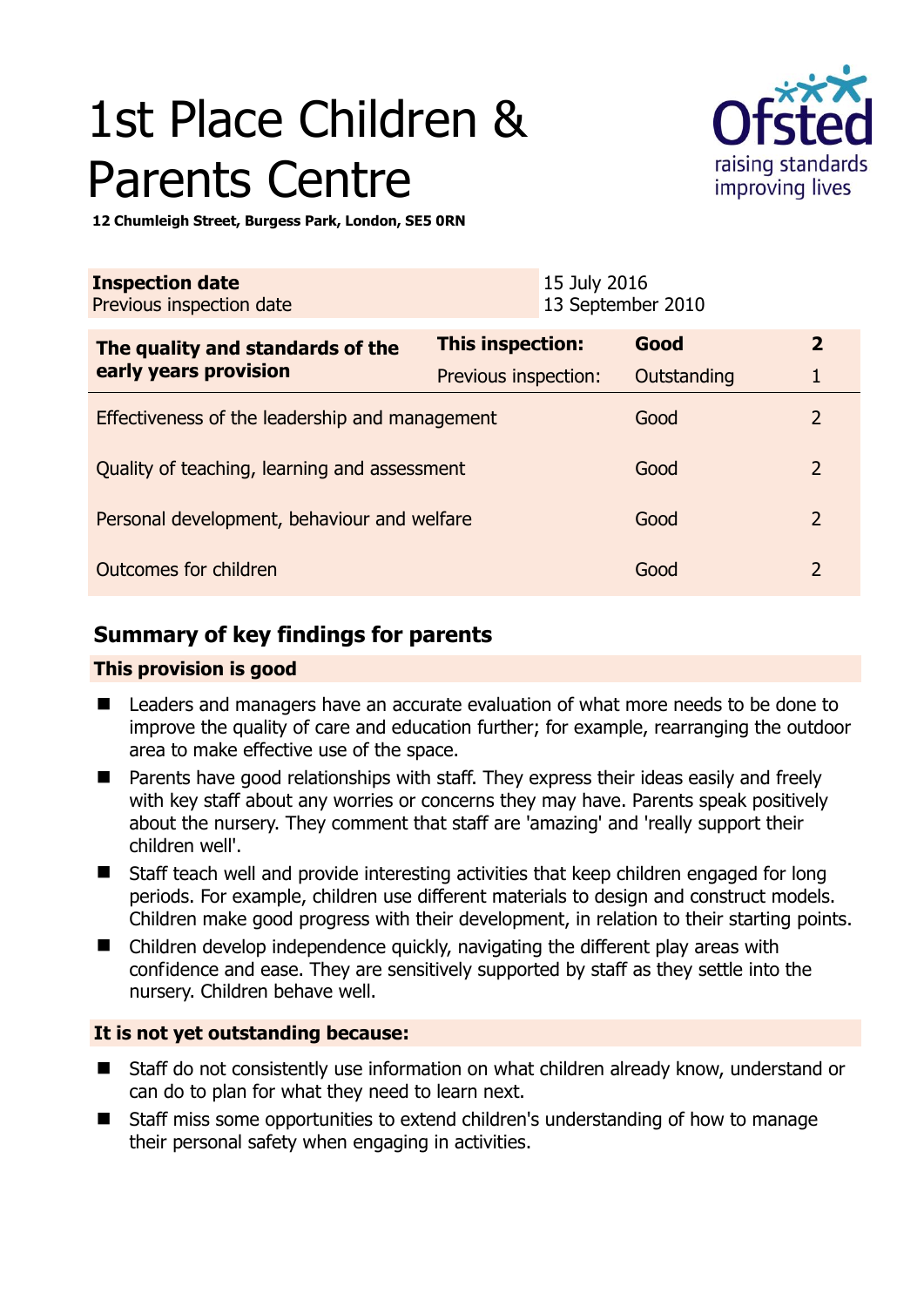# **What the setting needs to do to improve further**

### **To further improve the quality of the early years provision the provider should:**

- ensure that activities planned are based upon what children know, understand and can do so that they can learn even more effectively
- $\blacksquare$  strengthen children's growing awareness of how to manage their own personal safety.

### **Inspection activities**

- $\blacksquare$  The inspector observed the quality of teaching in the playrooms and the outdoor play area, and looked at some of the children's assessment records as well as planning documentation.
- The inspector held discussions with leaders throughout the day.
- The inspector held discussions with staff about their roles and assessed their understanding in meeting the requirements of the Early Years.
- The inspector took account of the children and parents' views during the inspection.
- The inspector conducted a joint observation with the leader.

**Inspector**  Martina Mullings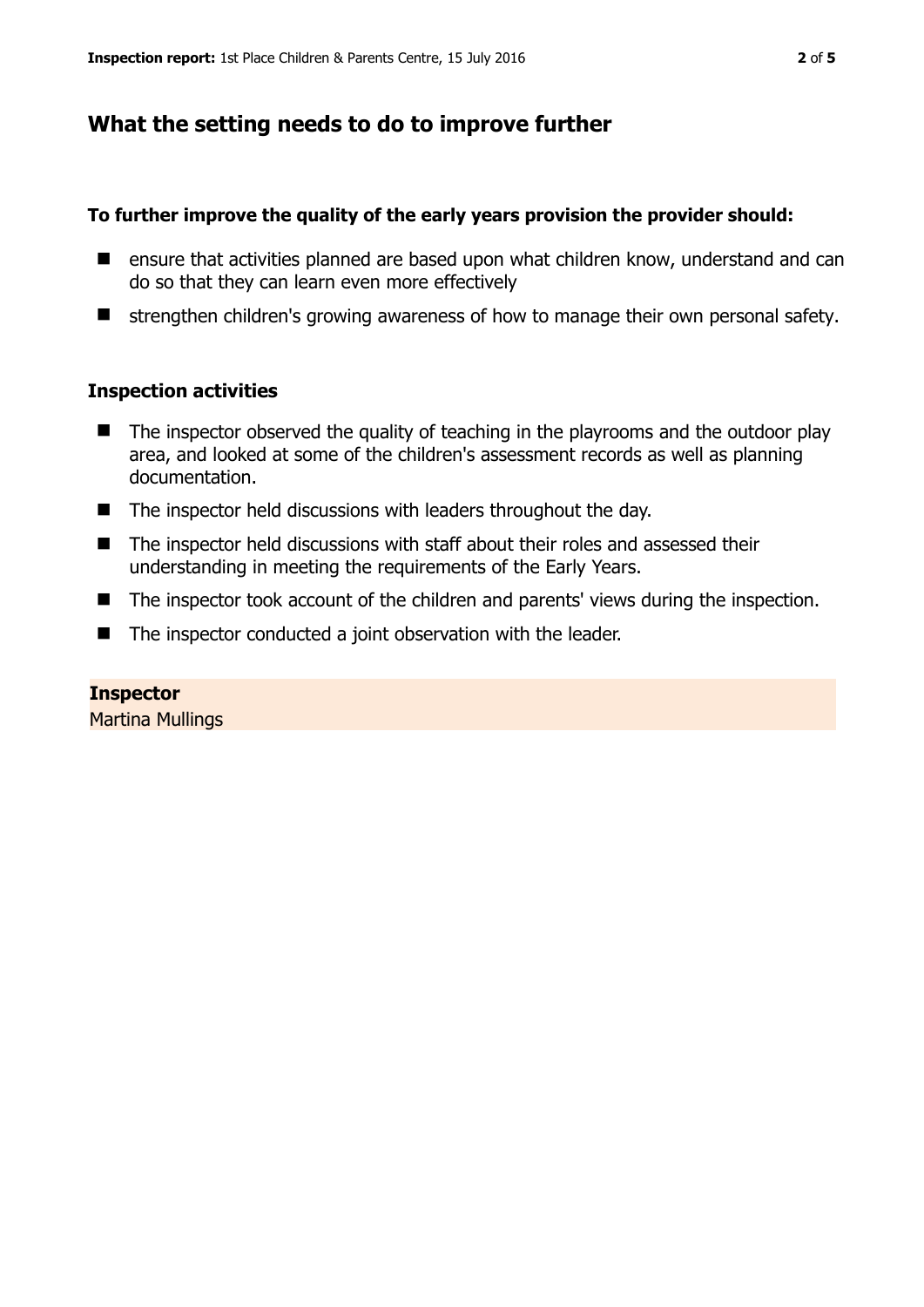# **Inspection findings**

# **Effectiveness of the leadership and management is good**

The manager is committed to providing a quality service and has addressed areas for improvement. She makes effective use of the evaluative feedback from staff, parents and children. Safeguarding is effective. Staff have a secure understanding of their responsibility to protect children and they know the procedures to follow if they have concerns about the welfare of children. Rigorous recruitment and vetting procedures ensure that staff are safe and remain suitable to work with children. Effective systems help leaders to monitor staff and identify ways to improve. Staff monitor children's progress carefully to identify any needing extra help. The staff team works well with parents and with other professionals to provide continuity in children's learning and to ensure early support is provided when needed.

# **Quality of teaching, learning and assessment is good**

Staff take the time to get to know the children and gain relevant information from their parents. They create a vibrant atmosphere and support children to develop their interests in a range of activities. They provide plenty of opportunities for children to develop their early writing skills and to put meaning to their marks. Staff support children well to develop their communication, language and literacy skills. For example, they read books to the children, who point to pictures, repeat key words and retell parts of the story. Staff ensure that children have the opportunity to use a range of technological resources to support their learning. For example, children learn to use the laptop to design and print artwork.

## **Personal development, behaviour and welfare are good**

Children are happy and settle well when they start. Children develop their independence and confidence well. Staff help children to understand skills, such as turn taking, sharing and respecting each other. Staff are good examples of how to treat others and they encourage children to behave well. Staff provide sensitive support during play and are patient and caring. Children's self-esteem is maintained well. Staff support children to gain an understanding of people and their community. Children learn about healthy lifestyles. For example, they enjoy nutritious and healthy foods and learn to wash their hands at appropriate times. Children have regular access to the outdoor area and they like being active. Younger children can sleep and rest comfortably when needed.

## **Outcomes for children are good**

Children make good progress. They develop the key skills needed to be ready for the next stage in their learning. They make choices and grow in confidence. Children develop their key skills in writing, reading, number and communication effectively. Children socialise well and initiate conversation with their friends while they play.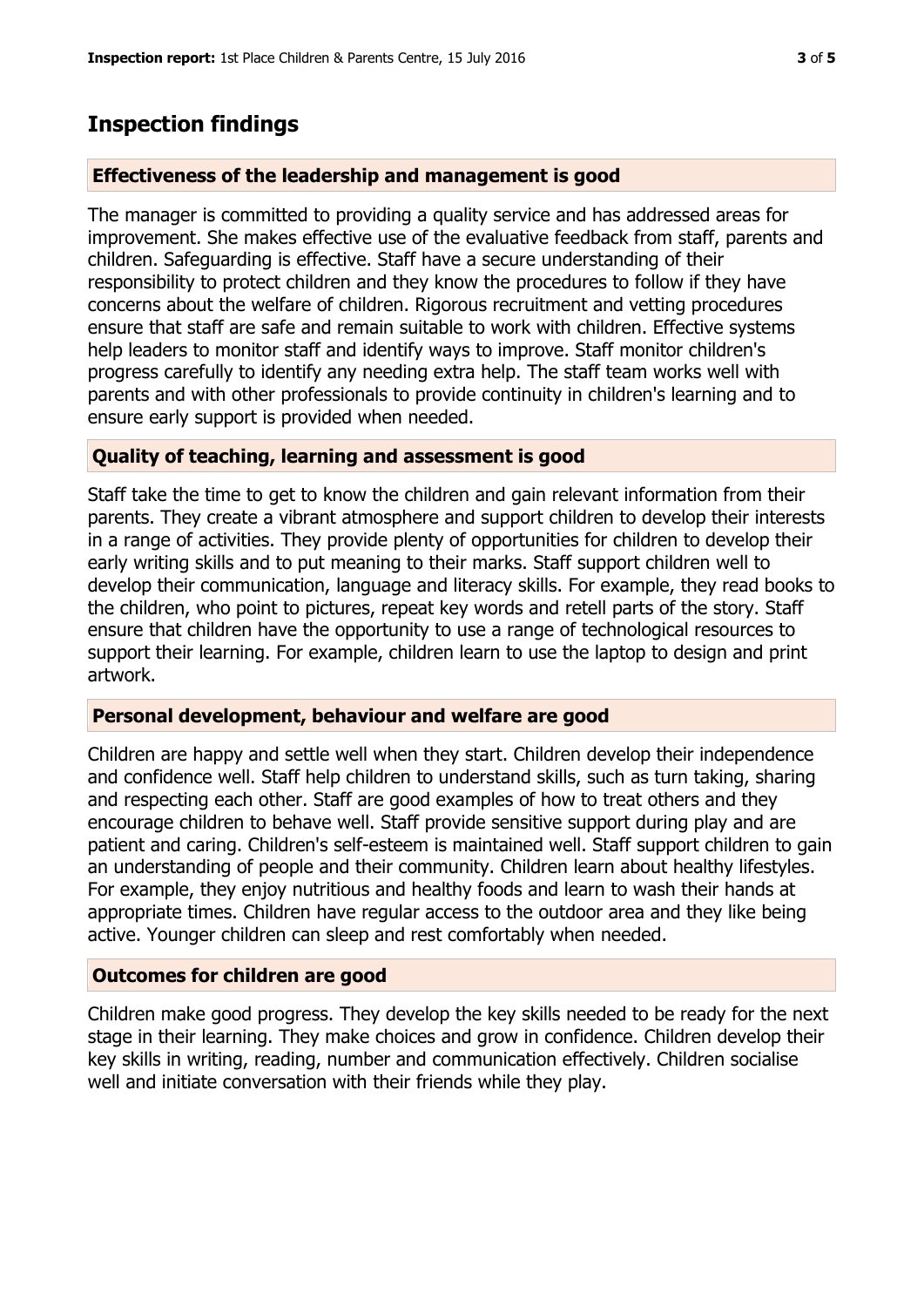# **Setting details**

| Unique reference number                             | EY311475                                                                             |  |
|-----------------------------------------------------|--------------------------------------------------------------------------------------|--|
| <b>Local authority</b>                              | <b>Southwark</b>                                                                     |  |
| <b>Inspection number</b>                            | 824618                                                                               |  |
| <b>Type of provision</b>                            | Full-time provision                                                                  |  |
| Day care type                                       | Childcare - Non-Domestic                                                             |  |
| <b>Registers</b>                                    | Early Years Register, Compulsory Childcare<br>Register, Voluntary Childcare Register |  |
| Age range of children                               | $0 - 4$                                                                              |  |
| <b>Total number of places</b>                       | 85                                                                                   |  |
| Number of children on roll                          | 102                                                                                  |  |
| Name of registered person                           | 1st Place Children and Parents' Centre Ltd                                           |  |
| <b>Registered person unique</b><br>reference number | RP906841                                                                             |  |
| Date of previous inspection                         | 13 September 2010                                                                    |  |
| <b>Telephone number</b>                             | 0207 7408070                                                                         |  |

1st Place Children and Parents Centre registered in 2005. It operates within the London Borough of Southwark. The nursery follows the early years foundation stage curriculum and is also inspired by the Reggio Emilia approach to education. The nursery is open from 8am to 6pm on weekdays for 50 weeks per year. The provider receives funding to offer free early education for children aged two, three and four years. The staff team comprises of 26 staff who work with the children and all staff hold recognised childcare qualifications. This includes one member of staff who holds early years teacher status and four who have early year qualifications at level 5 or 6. All other staff hold early years qualifications at level 2 or 3.

This inspection was carried out by Ofsted under sections 49 and 50 of the Childcare Act 2006 on the quality and standards of provision that is registered on the Early Years Register. The registered person must ensure that this provision complies with the statutory framework for children's learning, development and care, known as the early years foundation stage.

Any complaints about the inspection or the report should be made following the procedures set out in the guidance 'Complaints procedure: raising concerns and making complaints about Ofsted', which is available from Ofsted's website: www.gov.uk/government/organisations/ofsted. If you would like Ofsted to send you a copy of the guidance, please telephone 0300 123 4234, or email enquiries@ofsted.gov.uk.